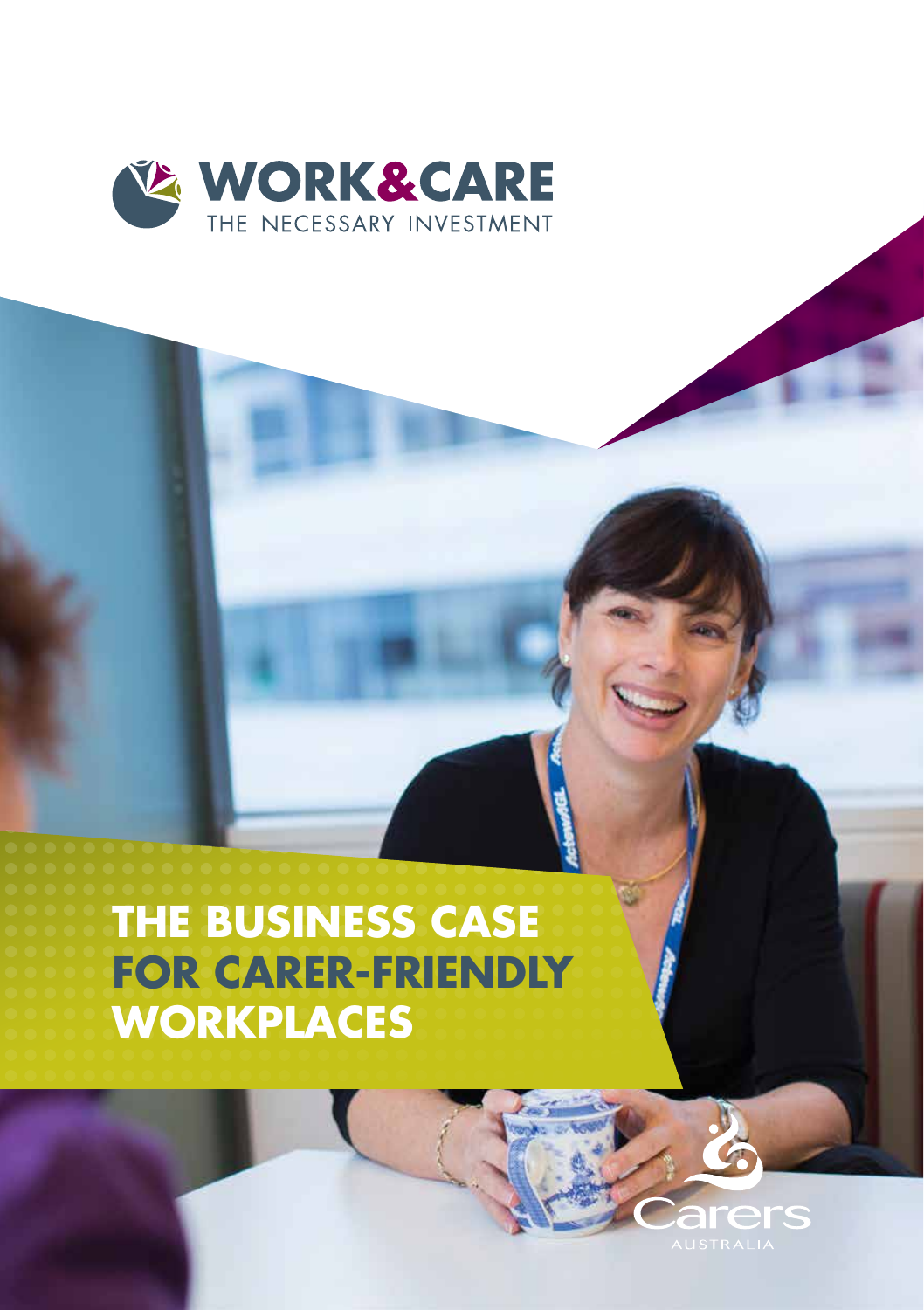#### **What do we mean by 'carer'?**

**A carer is someone who provides unpaid care and support to family members and friends who have a disability, mental illness, chronic condition or terminal illness, and those who are frail aged.** 

**There are 2.7 million carers in Australia.**

**12% of all working Australians are carers**

**An**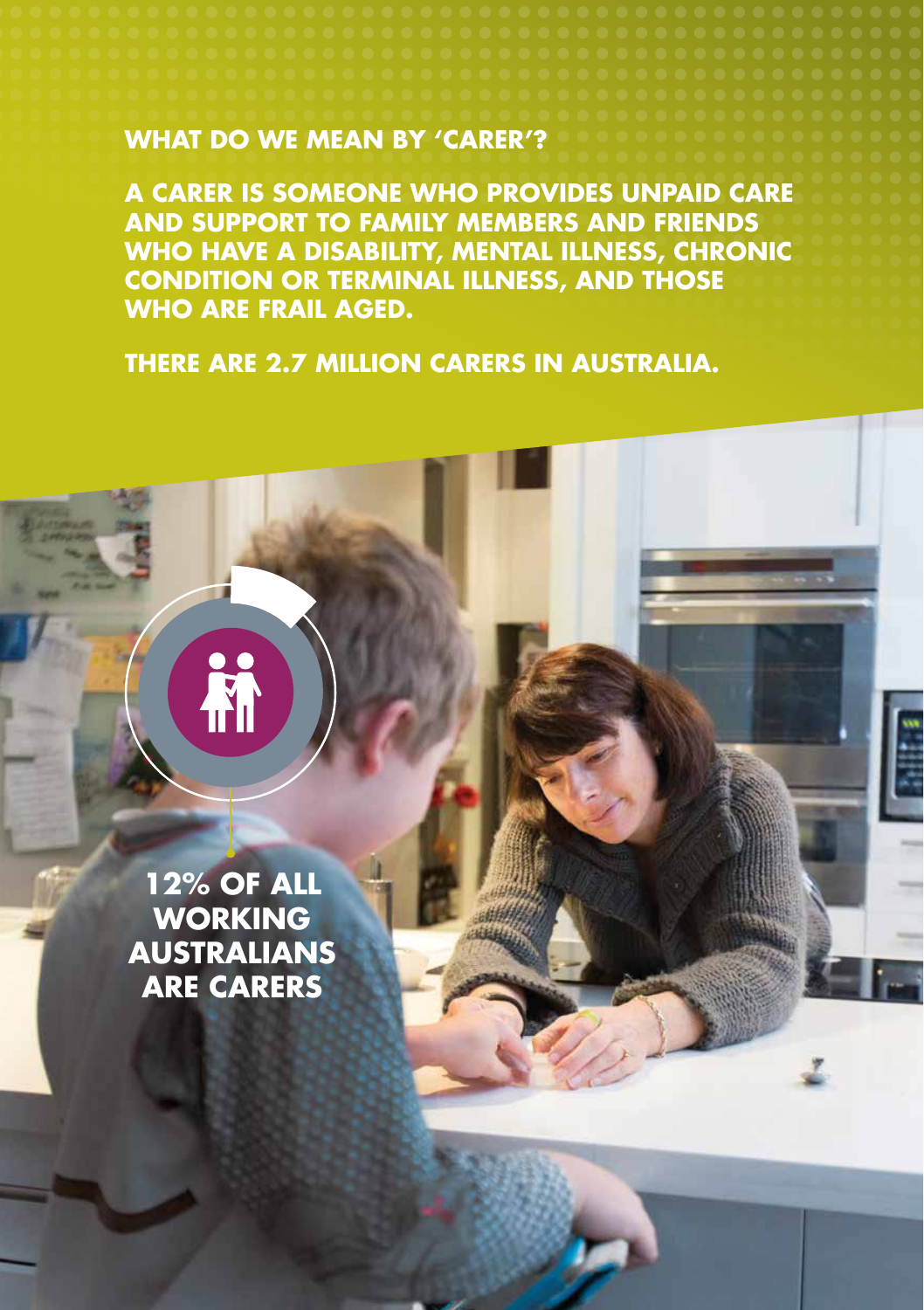

## Combining Work and Care

To remain competitive, businesses need to attract and retain skilled and committed employees. In Australia there are many employees who combine paid work with caring for someone with a disability, mental illness, chronic condition or terminal illness or someone who is frail aged. Providing specific workplace arrangements for these carers has significant benefits for businesses including reducing recruitment and training costs by increasing staff retention, and increasing the productivity and job satisfaction of employees.

With advances in healthcare, the elderly, chronically ill and those with disabilities are now living longer at the same time as the working age population is decreasing in relative terms. With the proportion of Australia's population aged over 65 years continuing to increase, Australia will soon reach the 'tipping point' for care, when there are likely to be fewer informal carers relative to the growing older population.

These demographic trends will see more employees needing to take on a caring role than ever before. Many of these carers will be between the peak working ages of 45–64 years. It is critical that businesses are able to retain these experienced employees.

Offering flexible workplace provisions which allow employees to combine paid work with an unpaid caring role is essential to enabling businesses to foster a productive, efficient and effective workforce.





1 in 8 Australian employees are carers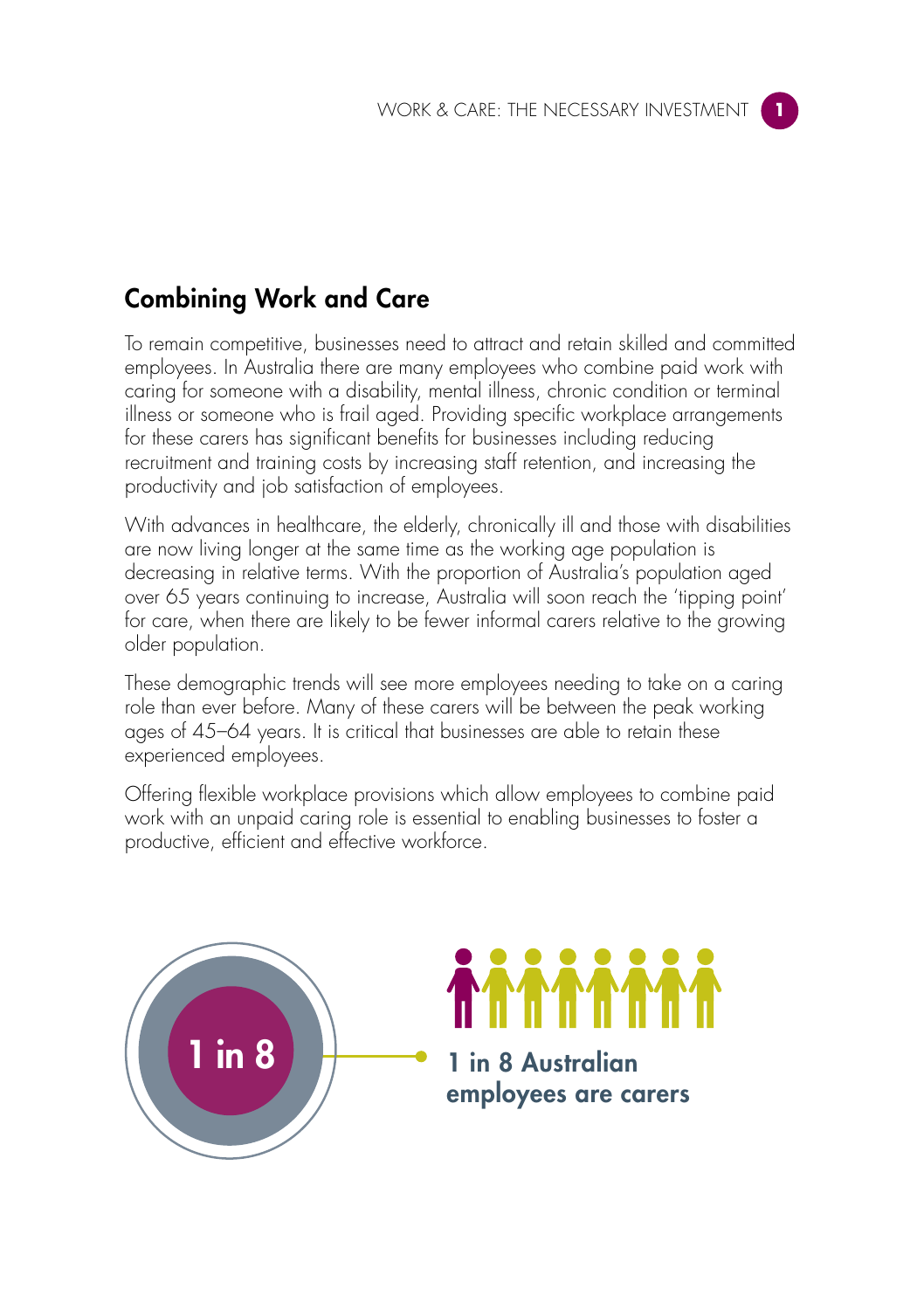**"The more experienced a staff member, the higher the costs of replacing them if they leave."**

**Cold** 

os.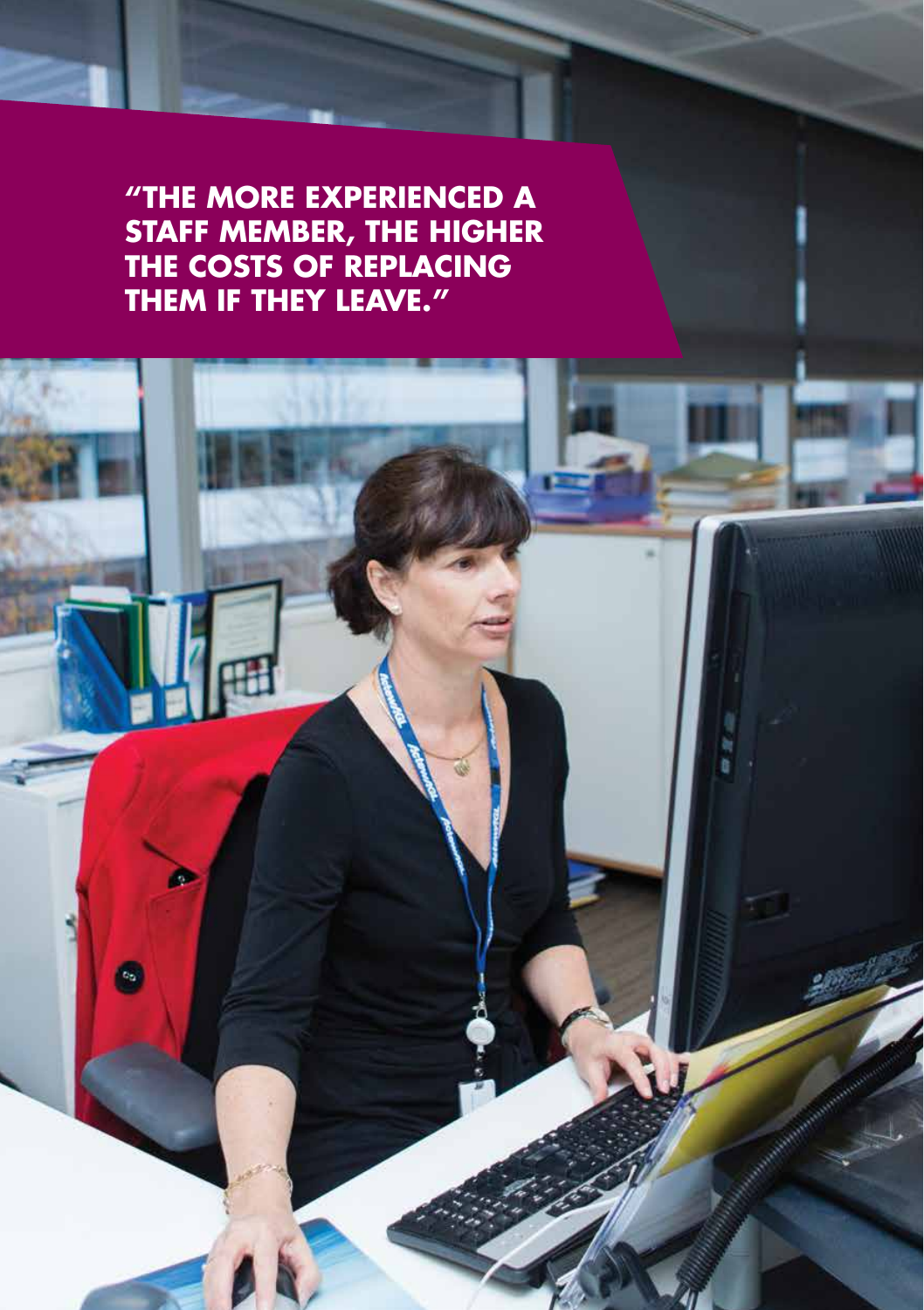## Carer-friendly workplaces make business sense

The more experienced a staff member, the higher the costs of replacing them if they leave. Employees are more likely to become carers between 45–64 years of age and failing to retain these experienced workers will represent a significant loss of resources and knowledge.

Carers are more likely to stay with an employer if their needs for flexibility are met. Implementing carer-friendly provisions is therefore a crucial investment in employee retention.

#### The benefits of becoming a carer-friendly workplace include:

- > Reduced costs of employee turnover
- > Increased staff morale
- > Increased productivity
- > Improved service delivery
- > Reducing employee stress and absenteeism
- > Attracting quality workers
- > Building a resilient workforce

## 66%

of all working age carers are Employed

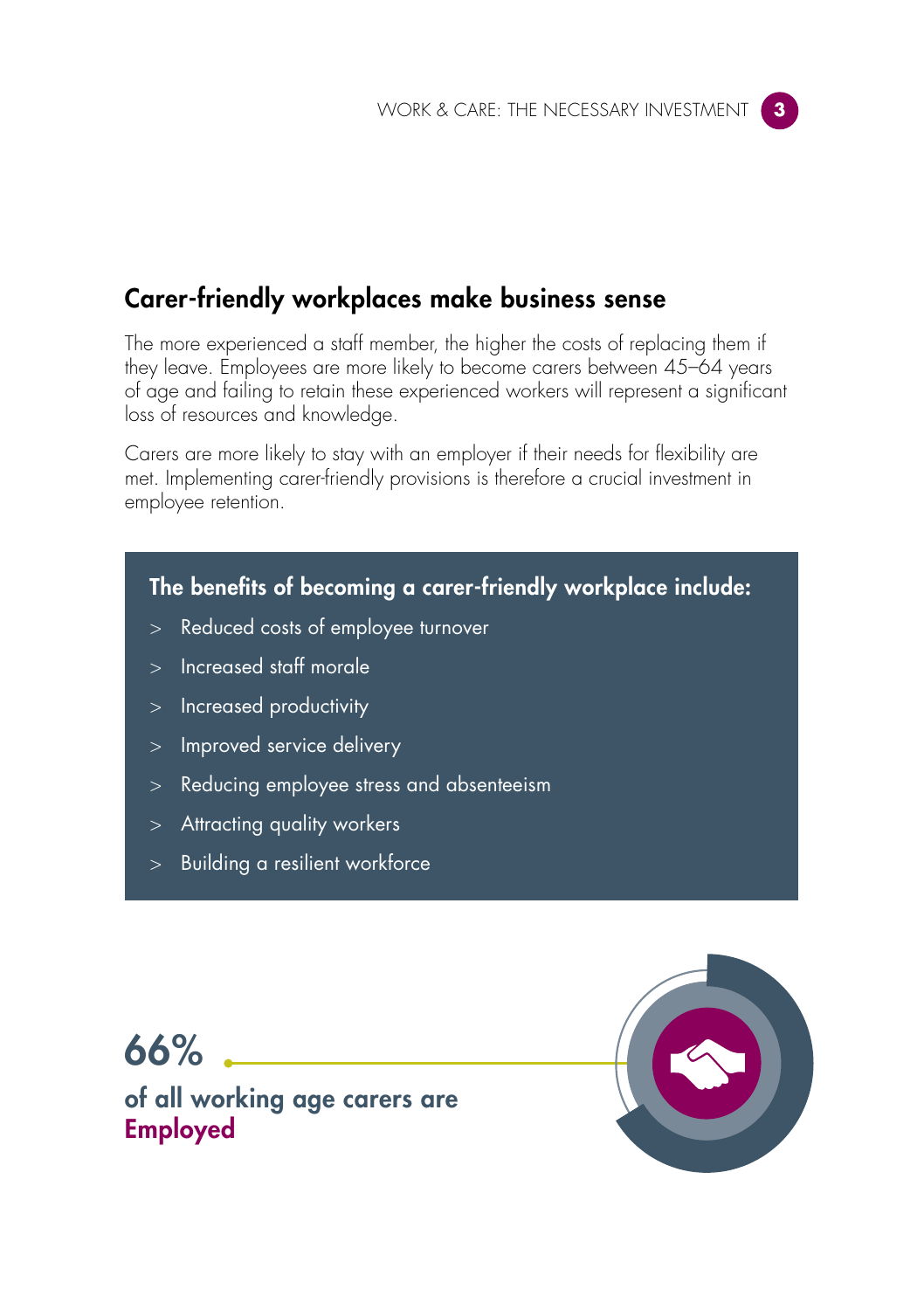## **"Any employee can become a carer at any time…"**

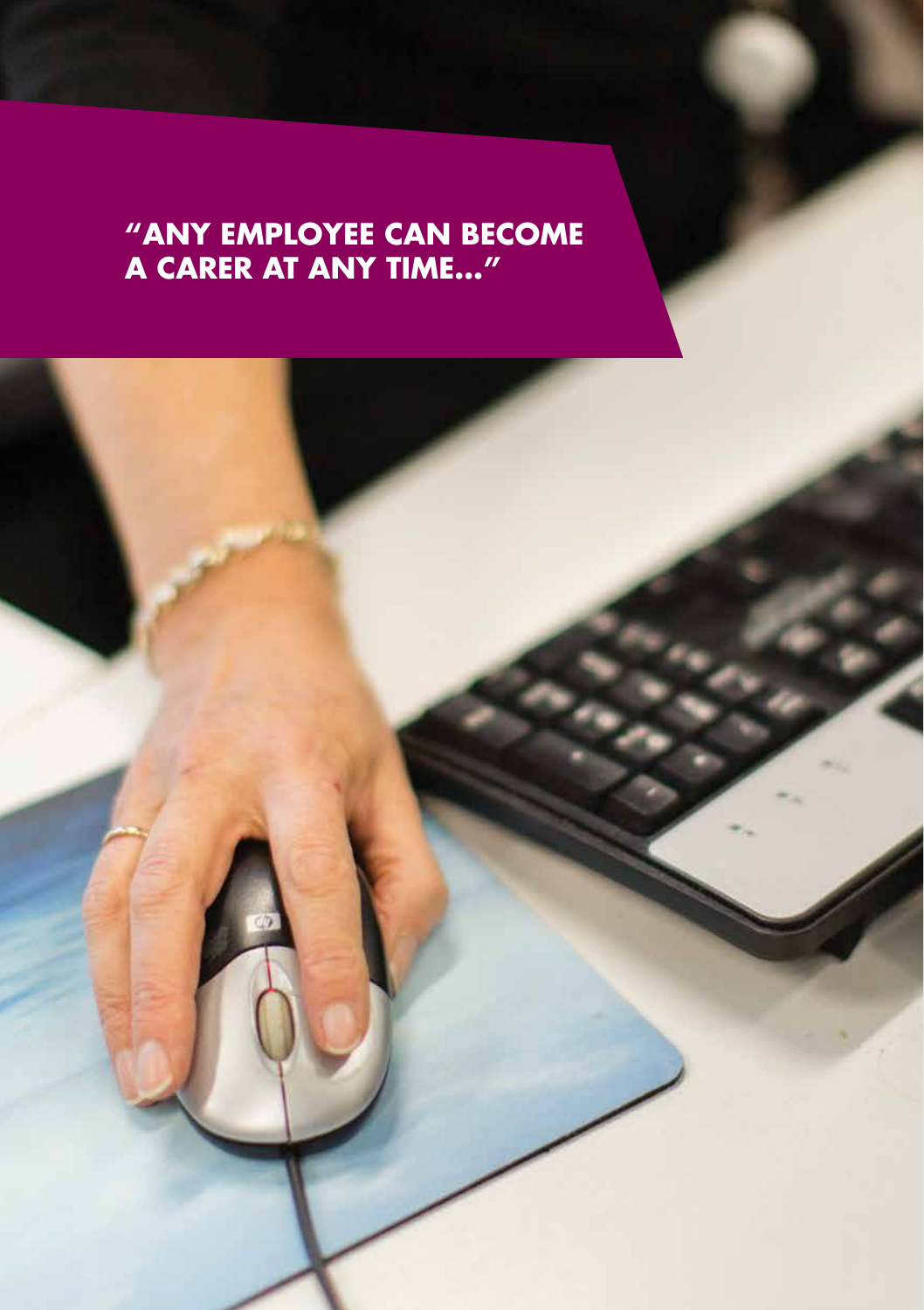## About Australian carers in the workplace

- > Any employee can become a carer at any time when a family member or friend has an accident or acquires an illness or disability, upon the birth of a child with a disability, or when an ageing parent becomes frail.
- > By the year 2027, over a fifth of Australia's population will be aged over 65 years. As the proportion of the population needing care increases, so too will the number of unpaid carers.
- > There are carers in all occupations and industries. Addressing the needs of carers in the workplace is an issue for all employers.

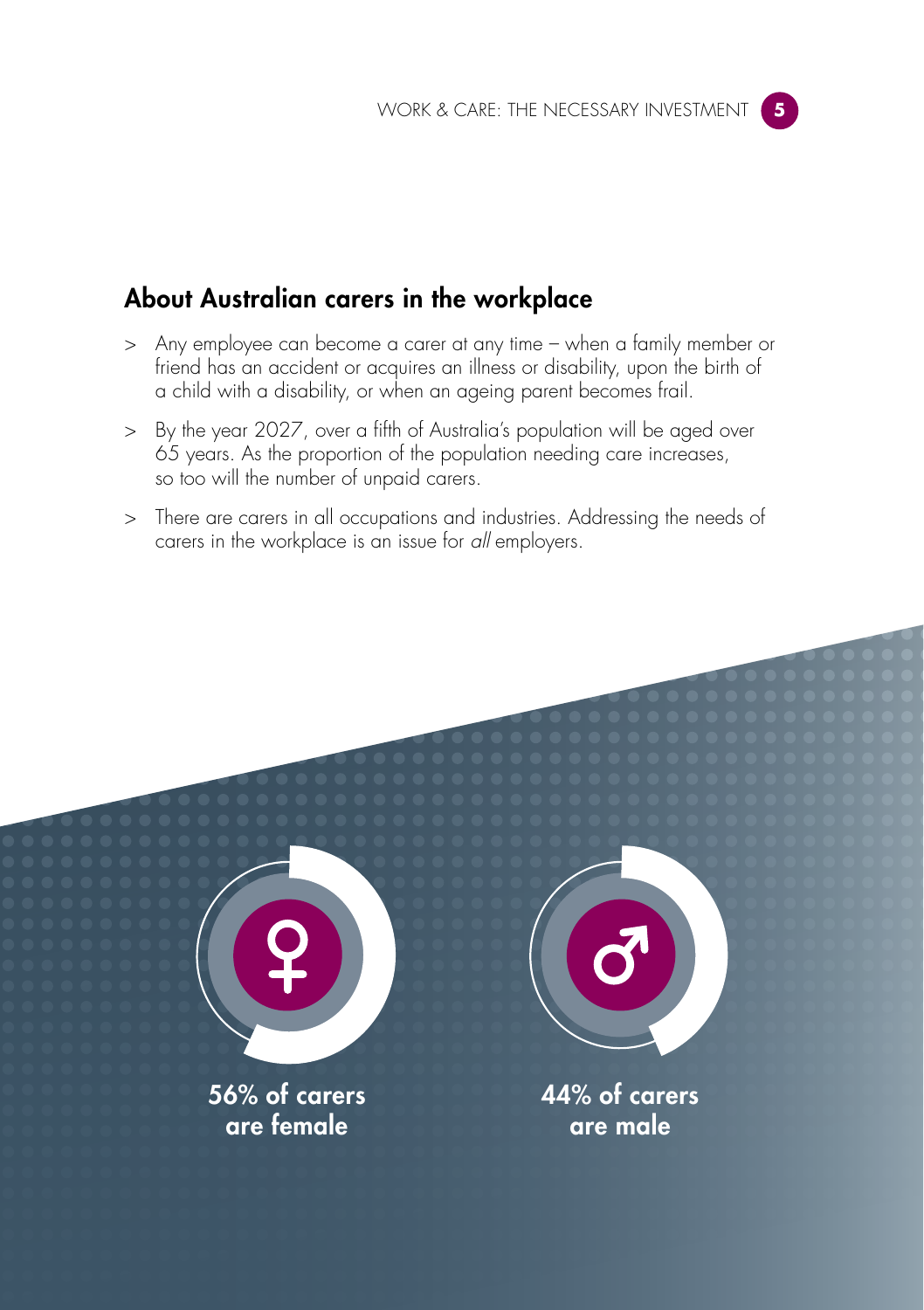## Carer-friendly workplace policies and practices

Carer-friendly workplaces can take on many forms. This depends on the size of the employer, the nature of the workplace, and the demands of the caring role faced by employees.

- > Carers may need access to flexible working arrangements in order to combine work with an unpaid caring role. This may involve different start and finish times, the option to work from home occasionally, or perhaps a shorter working week whilst still completing the hours of a full-time position.
- > Alternatively, carers may need flexible leave arrangements for planned or unplanned caring responsibilities. Leave arrangements may include compassionate or carers' leave for emergency or planned caring, or allowing carers to take a combination of paid and unpaid leave in order to fulfil caring responsibilities.
- > A workplace culture in which employees feel comfortable and are encouraged to request (and take up) flexible working provisions without the fear of reprisal or other negative repercussions from management – or other employees – is essential.
- > Supporting carers in the workplace could involve setting up a carers' network within the organisation or distributing information about how to find carer-supports in the community.

The data on carers used in this document has been drawn from the Australian Bureau of Statistics Survey of Disability, Ageing and Carers (SDAC).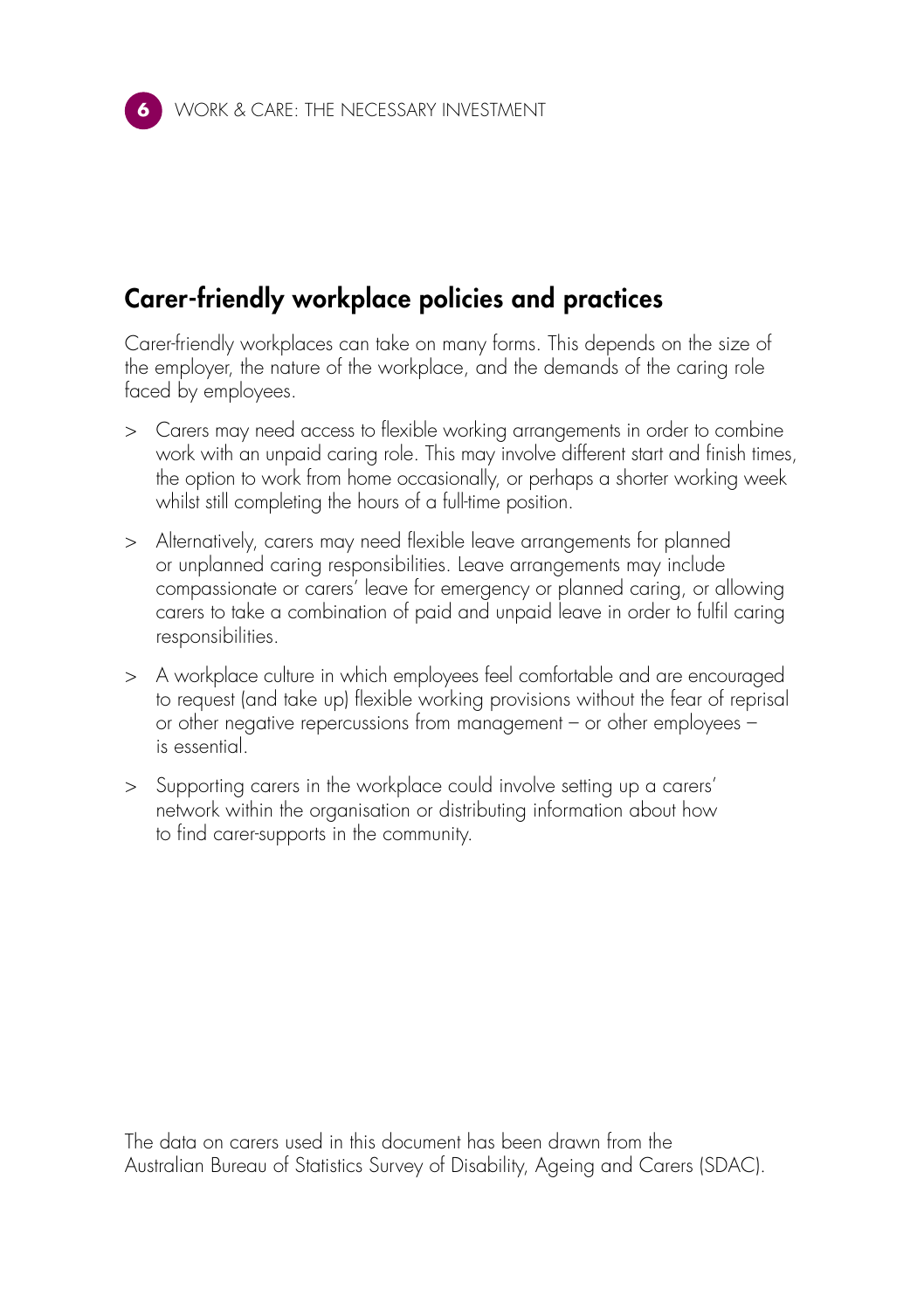Work & Care: The necessary investment **7**

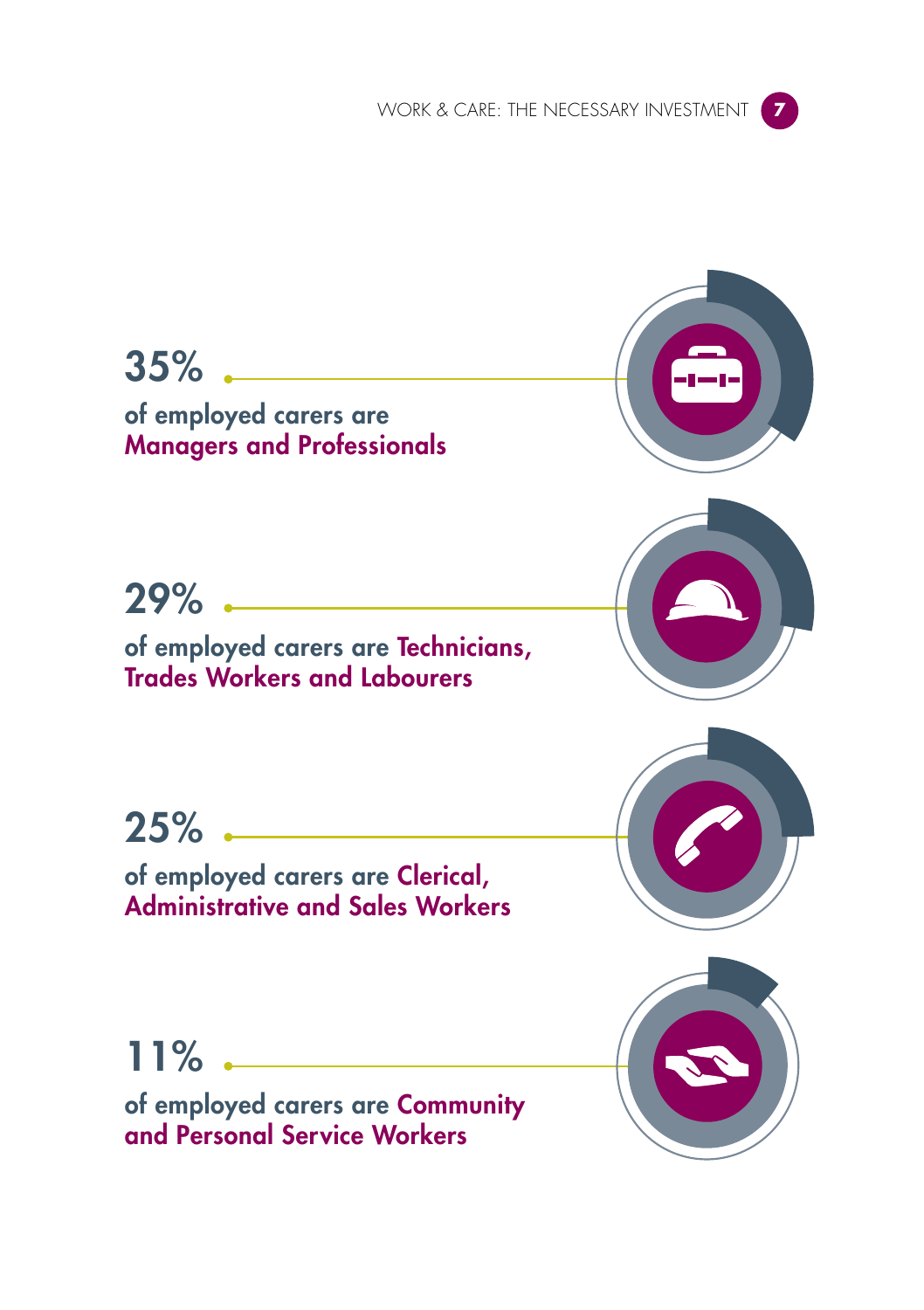**8** Work & Care: The necessary investment

#### **"With an ageing population, becoming a carer-friendly workplace makes business sense. Providing flexible and supportive working conditions to enable employees to combine paid work with an unpaid caring role will ensure employers are able to hold onto experienced workers."**

#### **Ara Cresswell, CEO Carers Australia**

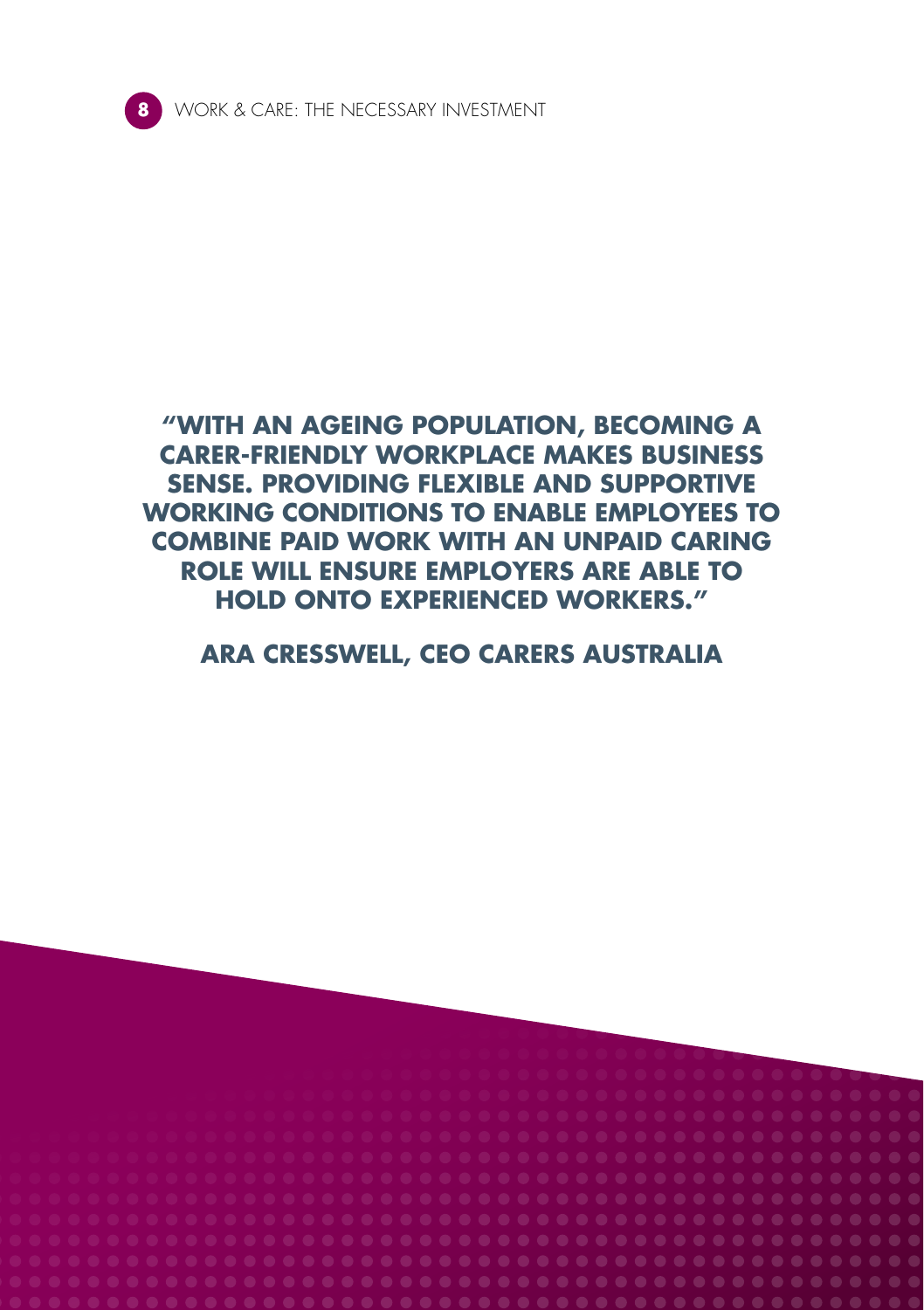